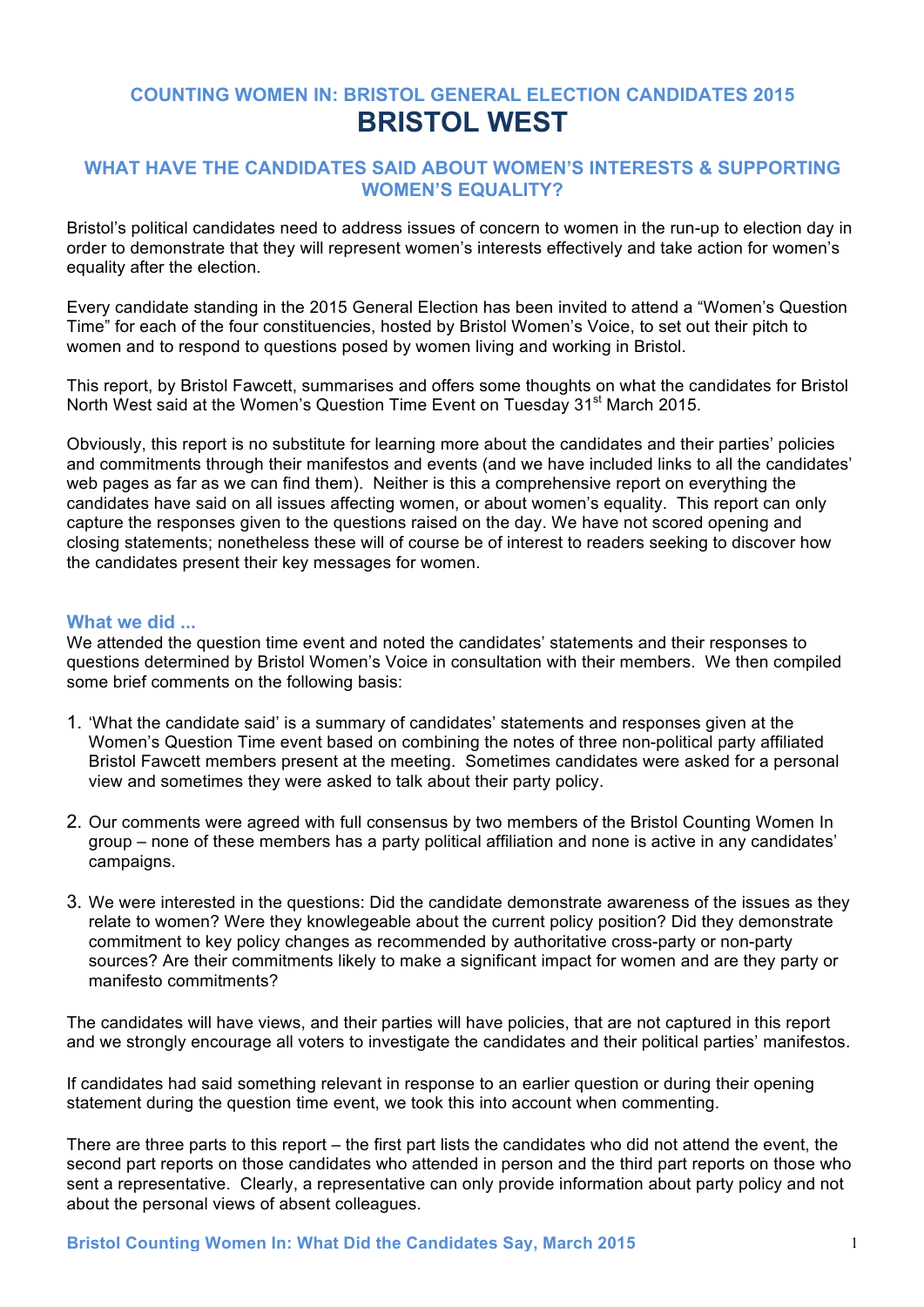# **Part one – those who did not attend**

| <b>Candidate:</b>                                                                                                                    | <b>Paul Turner</b>                                         |
|--------------------------------------------------------------------------------------------------------------------------------------|------------------------------------------------------------|
| Party:                                                                                                                               | <b>UKIP</b>                                                |
| <b>Website:</b>                                                                                                                      | none                                                       |
| What the candidate said                                                                                                              | Our comments                                               |
| The candidate did not attend the<br>Question Time Event and did not<br>respond to Bristol Fawcett's offer to brief<br>all candidates | We are unable to provide any commentary for this candidate |

| Candidate:                                                                                                                           | <b>Jan McDonald</b>                                        |
|--------------------------------------------------------------------------------------------------------------------------------------|------------------------------------------------------------|
| Party:                                                                                                                               | <b>Class War</b>                                           |
| <b>Website:</b>                                                                                                                      | none                                                       |
| What the candidate said                                                                                                              | Our comments                                               |
| The candidate did not attend the<br>Question Time Event and did not<br>respond to Bristol Fawcett's offer to brief<br>all candidates | We are unable to provide any commentary for this candidate |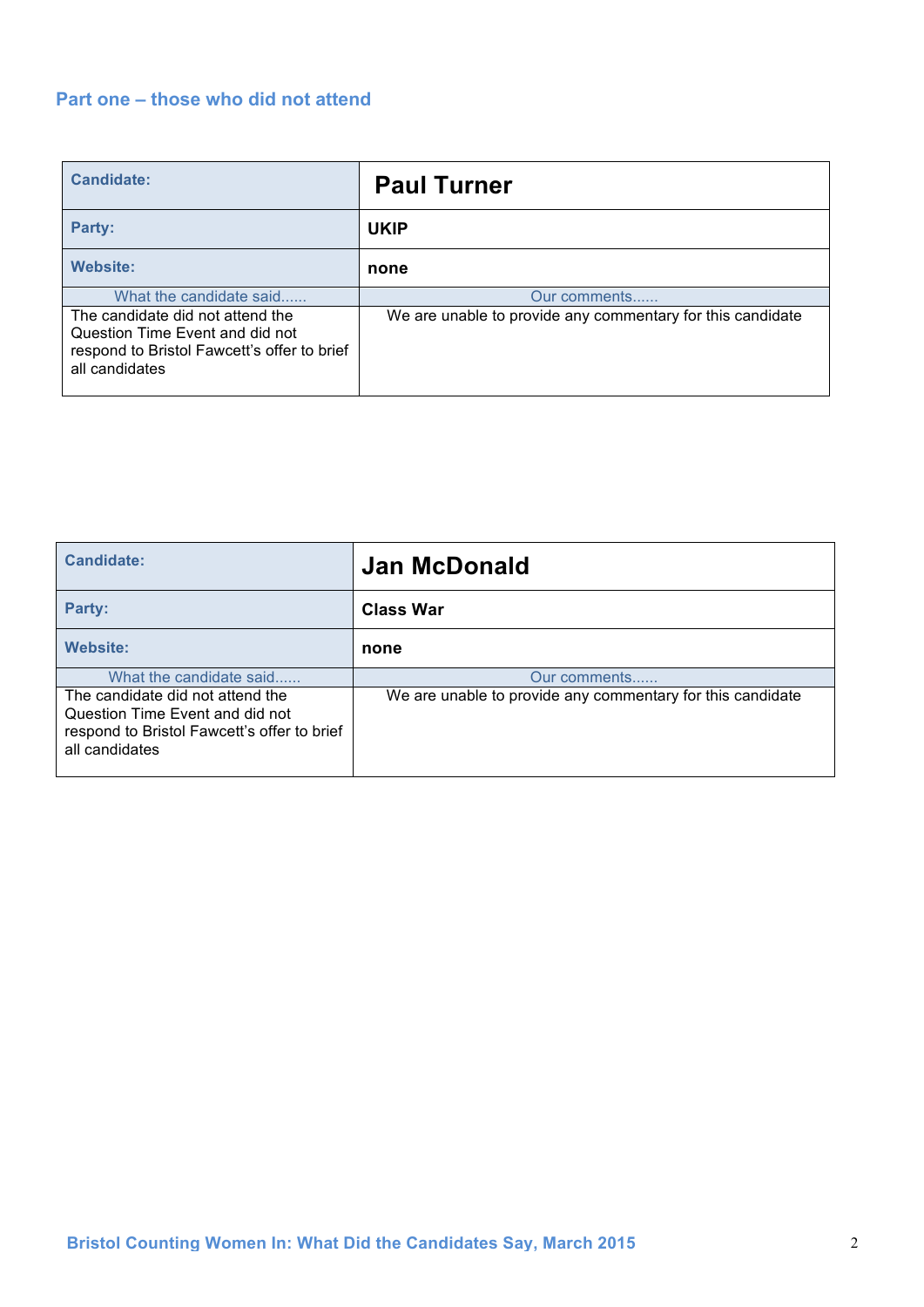# **Part two – those who attended in person**

| <b>Candidate:</b>                                                                                                                                                                                      | <b>Stephen Williams</b>                                                                                                                                                            |
|--------------------------------------------------------------------------------------------------------------------------------------------------------------------------------------------------------|------------------------------------------------------------------------------------------------------------------------------------------------------------------------------------|
| Party:                                                                                                                                                                                                 | <b>LIBERAL DEMOCRATS</b>                                                                                                                                                           |
| <b>Website:</b>                                                                                                                                                                                        | http://www.stephenwilliams.org.uk/                                                                                                                                                 |
|                                                                                                                                                                                                        | What the candidate said                                                                                                                                                            |
| <b>Opening Statement</b>                                                                                                                                                                               | Women's issues are society's issues and male politicians should be just<br>as concerned as female politicians.                                                                     |
|                                                                                                                                                                                                        | Biggest challenge in Coalition was economy. Main issue for women is<br>how to participate in economy. Unemployment has fallen and<br>employment of women is at all time high.      |
|                                                                                                                                                                                                        | Fairness at work important and Vince Cable etc have worked on gender<br>pay gap and lack of senior posts. Now, every FTSE 100 company has at<br>least one woman director on Board. |
|                                                                                                                                                                                                        | Income tax threshold raised so people keep more money.                                                                                                                             |
| Q1. Sexual Violence                                                                                                                                                                                    | Says visited centres as a Minister, e.g. met with Women's Aid and also<br>Refuge in London.                                                                                        |
| 1 in 4 women will experience<br>sexual violence in their lifetime.<br>demand on services is rising                                                                                                     | Government has put funding into services. £10m to ensure no refuges<br>closed.                                                                                                     |
| (quadrupled in local rape crisis).<br>How will parties ensure support to<br>women, including BME women,<br>refugees, women with learning<br>disabilities? And why is this not<br>higher on the agenda? | Sits on ministerial committee on VAWG and Theresa May very<br>committed.                                                                                                           |
| Q2. Women's Budget Group<br>estimate 80% of budget changes<br>impacted on women. How would<br>parties' economic plan change<br>this situation?                                                         | £750 pa tax cut for everybody under this government and especially<br>good for women as often earn less.                                                                           |
|                                                                                                                                                                                                        | There is mandatory reporting of the gender gap – companies have to<br>report average wages.                                                                                        |
|                                                                                                                                                                                                        | Apprenticeships massively expanded and now have more women than<br>men taking them up.                                                                                             |
| Q3. Cuts to legal aid and<br>introduction of fees for                                                                                                                                                  | Legal aid budget - was agreed by Con, Lib Dem and Labour that it was<br>too big.                                                                                                   |
| discrimination tribunals have<br>resulted in a reduction in cases<br>brought forward.                                                                                                                  | Schools need protecting, NHS needs investment, therefore smaller<br>departments have had their budgets cut disproportionately.                                                     |
| How to address work-based<br>discrimination and equal pay<br>issues?                                                                                                                                   | But despite that, protection to most vulnerable retained, e.g. domestic<br>violence (definition expanded), asylum seeking and housing.                                             |
| Q4. SW Women's Manifesto has<br>22 calls for action, which are the<br>parties' manifesto commitments?                                                                                                  | Lib Dem manifesto published next week but can't see any problem with<br>any of the 22 calls for action; there won't be anything that is counter to<br>them.                        |
| (And invitation to sign the petition<br>to the Minister for Women)                                                                                                                                     | On childcare, Nick Clegg and others have been strong promoters of<br>providing 15 hours 3-4 year olds and 40% of 2 year olds.                                                      |
|                                                                                                                                                                                                        | Public transport improvement is a strong commitment including local rail<br>and buses.                                                                                             |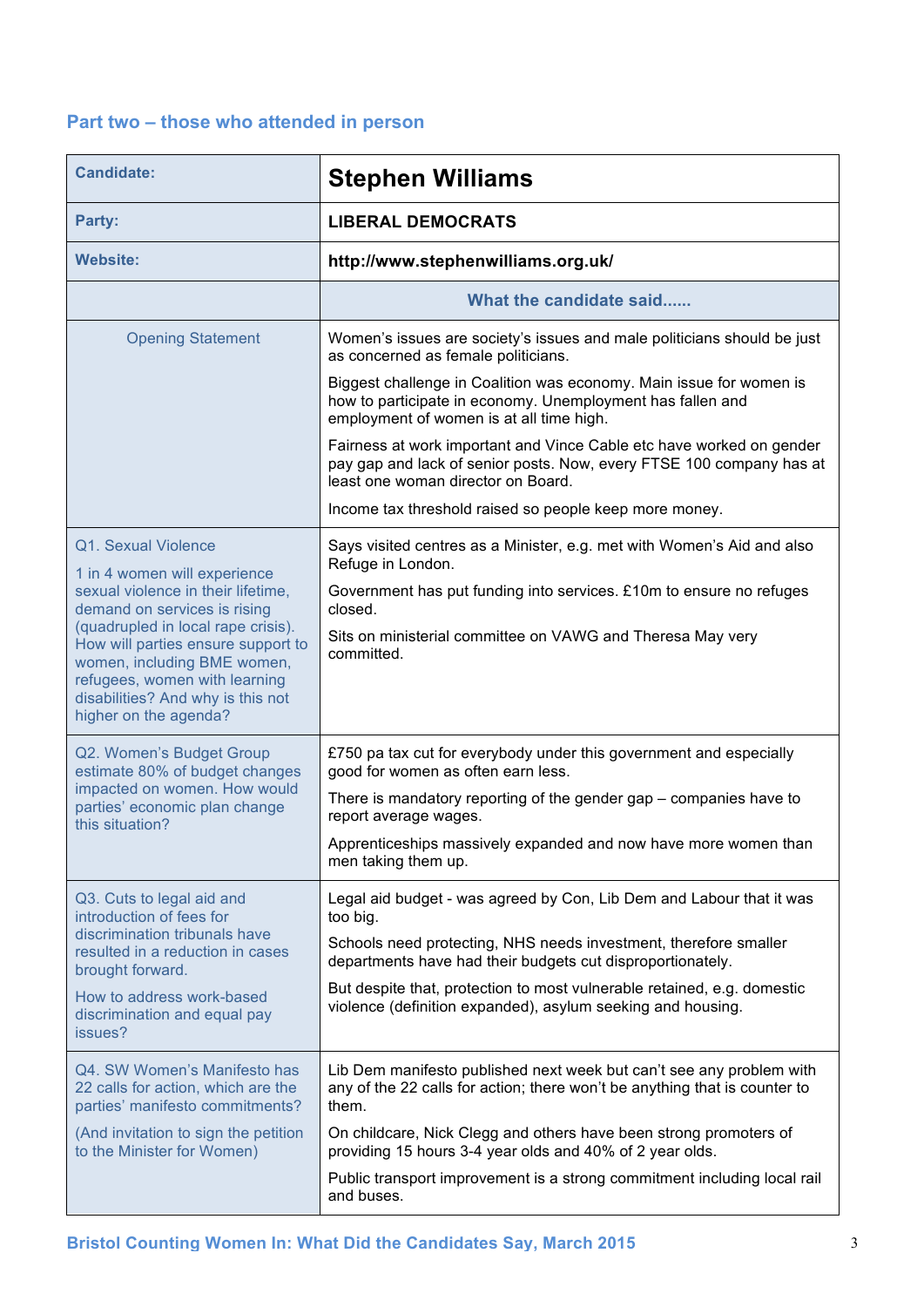|                                                                                                                                                                           | Was only male member of cross party committee on body confidence<br>which led to report 2 years ago on media representations of women and<br>anorexia etc.<br>Acknowledged party's embarrassing record on women MPs.                                                  |
|---------------------------------------------------------------------------------------------------------------------------------------------------------------------------|-----------------------------------------------------------------------------------------------------------------------------------------------------------------------------------------------------------------------------------------------------------------------|
|                                                                                                                                                                           |                                                                                                                                                                                                                                                                       |
| Q5. Fracking risks leading to<br>contamination of water especially                                                                                                        | There is a consensus that climate change must be tackled.                                                                                                                                                                                                             |
| affecting women, for example,                                                                                                                                             | Demand for energy must be tackled.                                                                                                                                                                                                                                    |
| causing birth defects and<br>miscarriage - what is your party's                                                                                                           | As Housing Minister in last two years, had helped pass strictest building<br>standards ever, and tackled fuel poverty.                                                                                                                                                |
| view of these risks?                                                                                                                                                      | But in reality we will have to continue to rely on gas to power our homes,<br>industry and transport etc. Not possible to stop in the short term. Can't<br>replace with renewables quickly and coal is most damaging and must be<br>first to be phased out, then gas. |
| Q6. 50% of children in Lawrence                                                                                                                                           | Has worked with Single Parent Network over the years.                                                                                                                                                                                                                 |
| Hill live in poverty, mostly in single<br>parent households. What policies                                                                                                | Own mother widowed quite young and grew up in one-parent family.                                                                                                                                                                                                      |
| will your parties tackle this by?                                                                                                                                         | Lib Dems have provided free school meals for infants. Saves c.£400 pa<br>to families.                                                                                                                                                                                 |
|                                                                                                                                                                           | Only government minister who had free school meals at school, grew up<br>in 'grinding poverty' in South Wales.                                                                                                                                                        |
|                                                                                                                                                                           | Parliament imbalanced in class terms, not just gender terms.                                                                                                                                                                                                          |
| Q7. Women seeking asylum who<br>have experienced sexual<br>violence, for instance, find it<br>difficult to access services<br>because don't have permit to stay<br>in UK. | Has helped hundreds of people with their asylum claims. Legal aid for<br>those cases has been protected.                                                                                                                                                              |
|                                                                                                                                                                           | Supports asylum seekers being able to work if waiting more than six<br>months for decision. Home Office does take long time to make decision.                                                                                                                         |
| <b>Closing statement</b>                                                                                                                                                  | Men can be feminists too.                                                                                                                                                                                                                                             |
|                                                                                                                                                                           | There will be difficult choices whichever party is elected.                                                                                                                                                                                                           |
|                                                                                                                                                                           | Lib Dems are only party supporting NHS investment. Also want to put<br>mental health on same footing as physical health in terms of importance.                                                                                                                       |
|                                                                                                                                                                           | Every child should be taught by qualified teachers.                                                                                                                                                                                                                   |
|                                                                                                                                                                           | Coalition has been difficult admittedly, with the economic situation, but<br>do you still want the Lib Dems to humanise winning party?                                                                                                                                |

Demonstrated some awareness of the issues as they relate to women and some awareness of appropriate action to address these issues but without strong evidence of commitments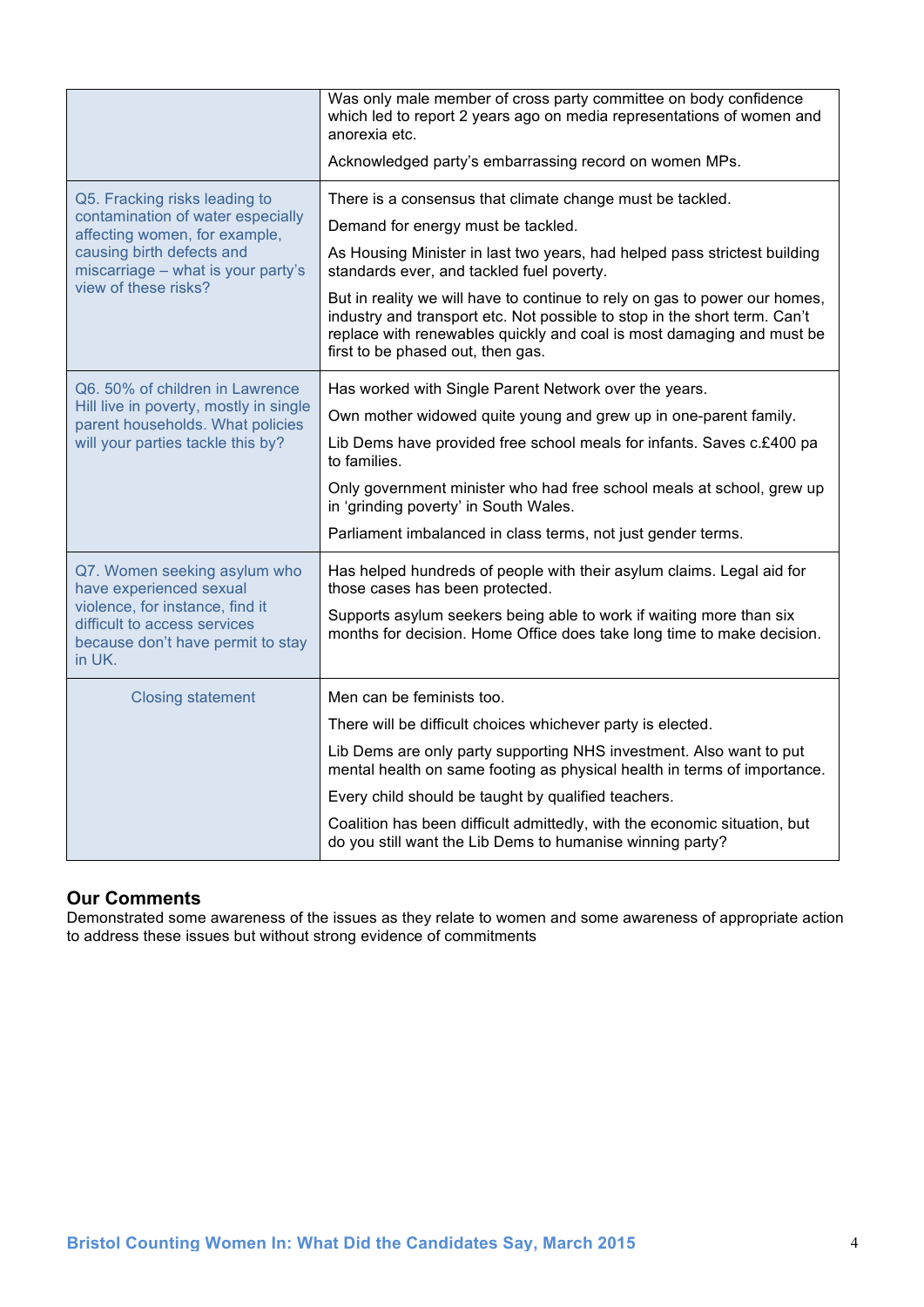| <b>Candidate:</b>                                                                                                                        | <b>Thangam Debonnaire</b>                                                                                                                                                                                           |
|------------------------------------------------------------------------------------------------------------------------------------------|---------------------------------------------------------------------------------------------------------------------------------------------------------------------------------------------------------------------|
| Party:                                                                                                                                   | <b>LABOUR</b>                                                                                                                                                                                                       |
| <b>Website:</b>                                                                                                                          | http://www.debbonaire.co.uk/                                                                                                                                                                                        |
|                                                                                                                                          | What the candidate said                                                                                                                                                                                             |
| <b>Opening Statement</b>                                                                                                                 | Spent whole life working for gender equality and domestic violence<br>prevention, and in Bristol.                                                                                                                   |
|                                                                                                                                          | Wants more feminists in Parliament. Only three women in Cabinet posts<br>currently.                                                                                                                                 |
|                                                                                                                                          | Talking to local women, e.g. Woman with three jobs and can't find<br>childcare; Woman who is scared of losing DLA and support to her carer;<br>Single parents worried about crime and job prospects for their kids. |
|                                                                                                                                          | Labour passed Equal Pay Act and anti-discrimination legislation.                                                                                                                                                    |
|                                                                                                                                          | Still 20% pay gap.                                                                                                                                                                                                  |
|                                                                                                                                          | Women have been hit by 85% of cuts.                                                                                                                                                                                 |
|                                                                                                                                          | Lots of women in Labour leadership positions.                                                                                                                                                                       |
| Q1. Sexual Violence                                                                                                                      | Challenged statement that government has increased funding. ££ has<br>suffered.                                                                                                                                     |
| 1 in 4 women will experience<br>sexual violence in their lifetime,<br>demand on services is rising<br>(quadrupled in local rape crisis). | Personal experience of setting up services (Women's Aid) and taking on<br>government through legal challenge to increase protection to women and<br>children.                                                       |
| How will parties ensure support<br>to women, including BME<br>women, refugees, women with                                                | Three Labour candidates with direct experiences of service provision<br>(Brighton Pavilion, Birmingham and Bristol West).                                                                                           |
| learning disabilities? And why is<br>this not higher on the agenda?                                                                      | Is in Labour manifesto. Will get rid of Police Commissioners and invest<br>money in services instead.                                                                                                               |
|                                                                                                                                          | But bigger picture is gender inequality – needs to be tackled.                                                                                                                                                      |
| Q2. Women's Budget Group                                                                                                                 | Mandatory monitoring for companies employing over 350.                                                                                                                                                              |
| estimate 80% of budget<br>changes impacted on women.                                                                                     | Will boost minimum wage.                                                                                                                                                                                            |
| How would parties economic                                                                                                               | 25 hours free childcare.                                                                                                                                                                                            |
| plan change this situation?                                                                                                              | Reverse damaging cuts to Sure Start Centres.                                                                                                                                                                        |
|                                                                                                                                          | Increase girls' uptake and engagement with STEM subjects.                                                                                                                                                           |
| Q3. Cuts to legal aid and                                                                                                                | Best protection is to be trade union member.                                                                                                                                                                        |
| introduction of fees for<br>discrimination tribunals have                                                                                | Proud member of UNISON which is party of women, many of whom low<br>paid. Unions give free legal advice.                                                                                                            |
| resulted in a reduction in cases<br>brought forward.                                                                                     | Pointed out that monitoring wage averages is not the same as the GAP,<br>which is important.                                                                                                                        |
| How to address work-based<br>discrimination and equal pay                                                                                | Priority is addressing maternity discrimination.                                                                                                                                                                    |
| issues?                                                                                                                                  | Has direct experience of being a litigant in person.                                                                                                                                                                |
|                                                                                                                                          |                                                                                                                                                                                                                     |
| Q4. SW Women's Manifesto has<br>22 calls for action, which are the<br>parties' manifesto                                                 | Selected from all-woman shortlist. Very proud of that. Rwanda has twice<br>as many women MPs than UK. When women are in parliament, we do<br>things that benefit men and women.                                     |
| commitments?                                                                                                                             | Will sign petition.                                                                                                                                                                                                 |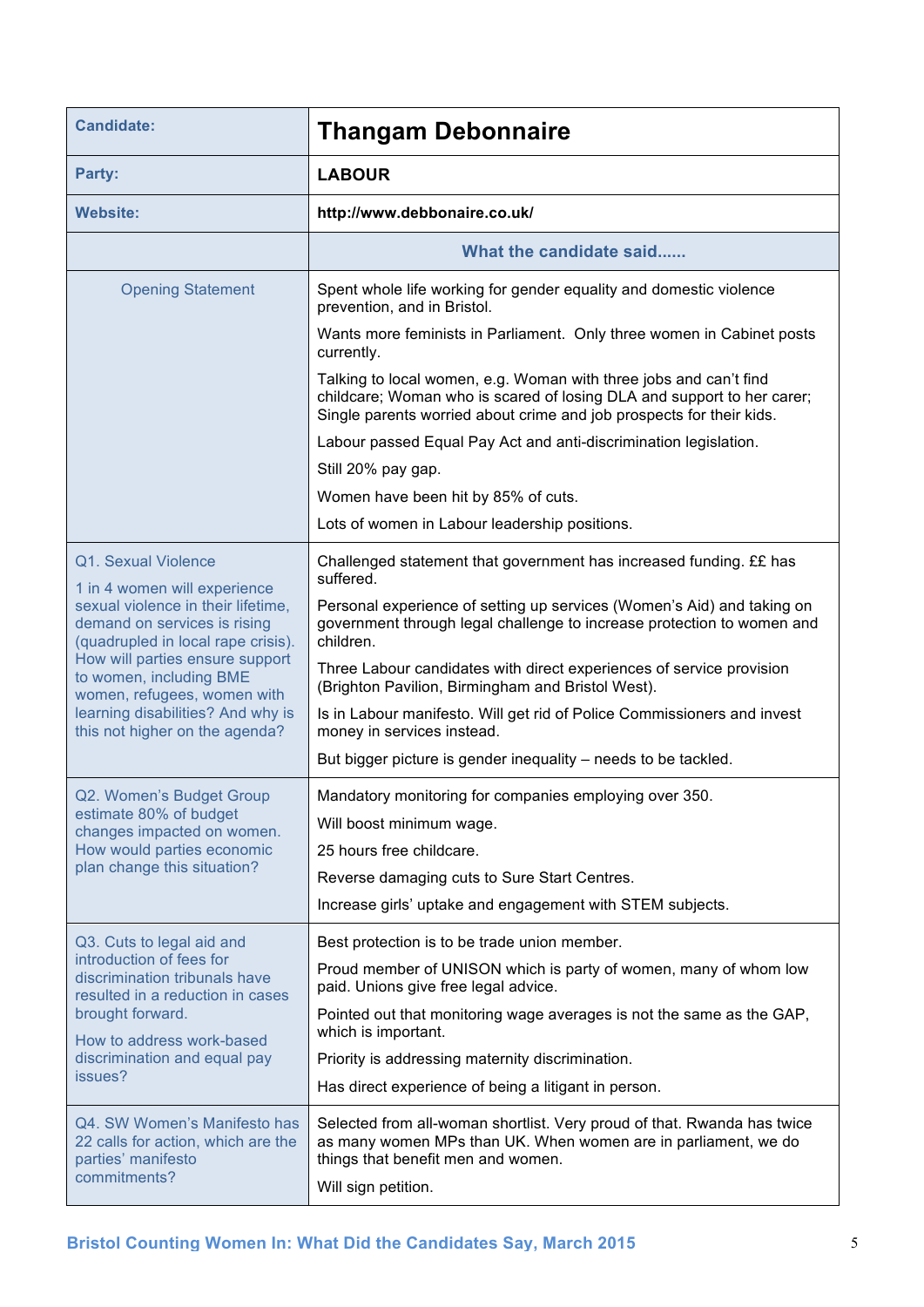| (And invitation to sign the<br>petition to the Minister for<br>Women)                                                                                                                          | Labour already has track record on many of the 22 actions. Wants to go<br>further and get better.<br>Wants to be held to account through regular annual meetings. Assess<br>progress point by point.                                                                                                                                                                                                                                                                                                                            |
|------------------------------------------------------------------------------------------------------------------------------------------------------------------------------------------------|---------------------------------------------------------------------------------------------------------------------------------------------------------------------------------------------------------------------------------------------------------------------------------------------------------------------------------------------------------------------------------------------------------------------------------------------------------------------------------------------------------------------------------|
| Q5. Fracking risks leading to<br>contamination of water<br>especially affecting women, for<br>example, causing birth defects<br>and miscarriage - what is your<br>party's view of these risks? | Labour pushed government to introduce more stringent regulation.<br>Didn't know about particular impacts on women's health and would be<br>interested to find out more.<br>Need to be sure to look at the evidence as well. May be that no fracking<br>takes place.                                                                                                                                                                                                                                                             |
| Q6. 50% of children in Lawrence<br>Hill live in poverty, mostly in<br>single parent households. What<br>policies will your parties tackle<br>this by?                                          | Campaign office looks out on Lawrence Hill and some appalling housing,<br>including rental sector. Must be tackled, as well as building new houses.<br>Fuel poverty is a big issue.<br>Labour Party passed Child Poverty Act and has history of tackling poverty<br>- what it was founded on.                                                                                                                                                                                                                                   |
| Q7. Women seeking asylum<br>who have experienced sexual<br>violence, for instance, find it<br>difficult to access services<br>because don't have permit to<br>stay in UK.                      | Despite Human Rights Act, lack of provision, especially for women's<br>mental and sexual health needs.<br>Committed to being a champion and will fight within party and beyond.<br>Supports asylum seekers working and thinks locking up people is wrong<br>when they come for sanctuary.                                                                                                                                                                                                                                       |
| <b>Closing statement</b>                                                                                                                                                                       | Believes there needs to be more brave and feminist women in parliament.<br>Inspired by Swedish foreign minister who this week has dared to speak out<br>about mistreatment of women and girls in Saudi Arabia.<br>Labour tradition of having an ethical foreign policy - bringing women's<br>rights into that is essential. Link between human rights and gender<br>equality. May mean you don't always agree with your party, but need to<br>represent your constituency. Will support all points in the Women's<br>Manifesto. |

Evidence of deep understanding of issues facing women, demonstrating clear and strong policy / spend commitments that would make a significant impact and including a number of party / manifesto commitments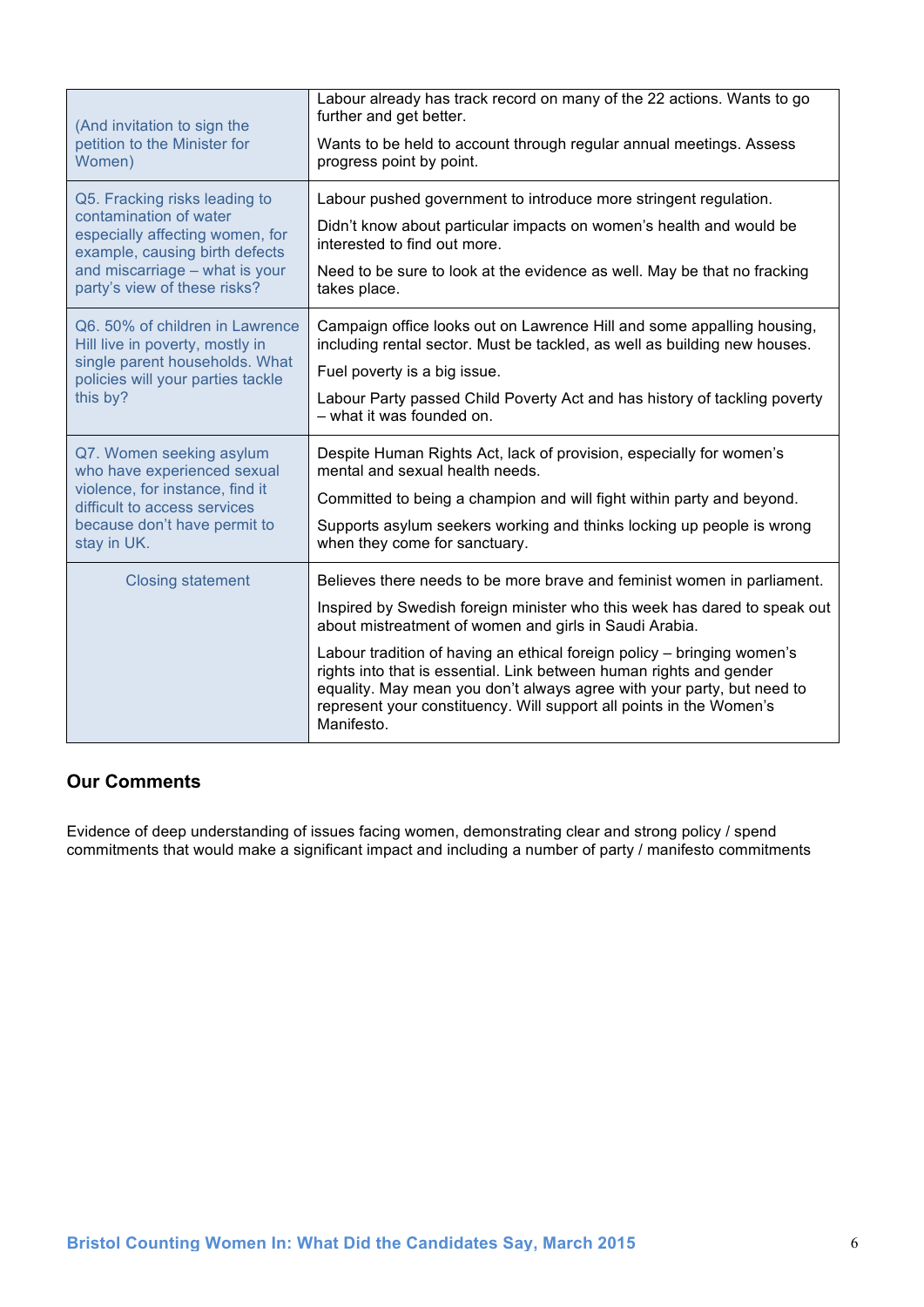| <b>Candidate:</b>                                                                                                                                                                                                                                                                  | <b>Darren Hall</b>                                                                                                                                                                            |
|------------------------------------------------------------------------------------------------------------------------------------------------------------------------------------------------------------------------------------------------------------------------------------|-----------------------------------------------------------------------------------------------------------------------------------------------------------------------------------------------|
| Party:                                                                                                                                                                                                                                                                             | <b>GREEN PARTY</b>                                                                                                                                                                            |
| <b>Website:</b>                                                                                                                                                                                                                                                                    | http://www.darrenhall.org.uk/                                                                                                                                                                 |
|                                                                                                                                                                                                                                                                                    | What the candidate said                                                                                                                                                                       |
| <b>Opening Statement</b>                                                                                                                                                                                                                                                           | Worked in Home Office commissioning DV services and drugs services for<br>sex workers.                                                                                                        |
|                                                                                                                                                                                                                                                                                    | Acknowledge long way to go to address gender equality, locally, nationally<br>and globally.                                                                                                   |
|                                                                                                                                                                                                                                                                                    | Fawcett report Cutting Women Out shows women are more likely to be hit,<br>esp. as women hit by public sector cuts.                                                                           |
|                                                                                                                                                                                                                                                                                    | Hidden problem largely.                                                                                                                                                                       |
|                                                                                                                                                                                                                                                                                    | Must reverse austerity and build society from bottom up. Must take 'gender<br>mainstreaming' forward - get women into decision-making.                                                        |
|                                                                                                                                                                                                                                                                                    | Wants to be a feminist in government.                                                                                                                                                         |
| Q1. Sexual Violence<br>1 in 4 women will experience                                                                                                                                                                                                                                | Reality is that austerity economics means that very little money will be around<br>to invest in services. Green Party is only party not signed up to austerity.                               |
| sexual violence in their<br>lifetime, demand on services<br>is rising (quadrupled in local<br>rape crisis). How will parties<br>ensure support to women,<br>including BME women,<br>refugees, women with<br>learning disabilities? And<br>why is this not higher on the<br>agenda? | Young people growing up with poor understanding of relationships – need<br>better education in schools. Legal aid is very important too, and has been cut<br>- Green Party would reverse.     |
| Q2. Women's Budget Group<br>estimate 80% of budget                                                                                                                                                                                                                                 | Easy to make political promises, but unless reverse austerity, won't be able to<br>pay for things we all want.                                                                                |
| changes impacted on<br>women. How would parties<br>economic plan change this                                                                                                                                                                                                       | How do we place value – it's so driven by GDP. Needs to be thought of<br>differently, e.g. value of care or 'non-jobs'.                                                                       |
| situation?                                                                                                                                                                                                                                                                         | Not just minimum wage but a living wage and starting to think about Citizens<br>Income so that everyone is valued, including often hidden contributions to<br>society.                        |
| Q3. Cuts to legal aid and<br>introduction of fees for<br>discrimination tribunals have<br>resulted in a reduction in<br>cases brought forward.                                                                                                                                     | At conference, legal aid was $8th$ most popular motion at conference.<br>Unanimous call to cancel legal aid cuts.                                                                             |
|                                                                                                                                                                                                                                                                                    | It's the sort of thing people may not realise has happened until they have<br>experience of it.                                                                                               |
| How to address work-based<br>discrimination and equal pay                                                                                                                                                                                                                          | Fees for tribunals etc .is a very callous way of cutting people out of the<br>system.                                                                                                         |
| issues?                                                                                                                                                                                                                                                                            | Panorama programme about change to being a litigant in person and it's quite<br>an aggressive male process, vulnerable women are going to find it especially<br>difficult. Has to be changed. |
| Q4. SW Women's Manifesto<br>has 22 calls for action, which<br>are the parties' manifesto                                                                                                                                                                                           | A lot in the Women's Manifesto and has only looked at briefly – some<br>immediately jump out as clear priorities, e.g. living wage and better childcare.                                      |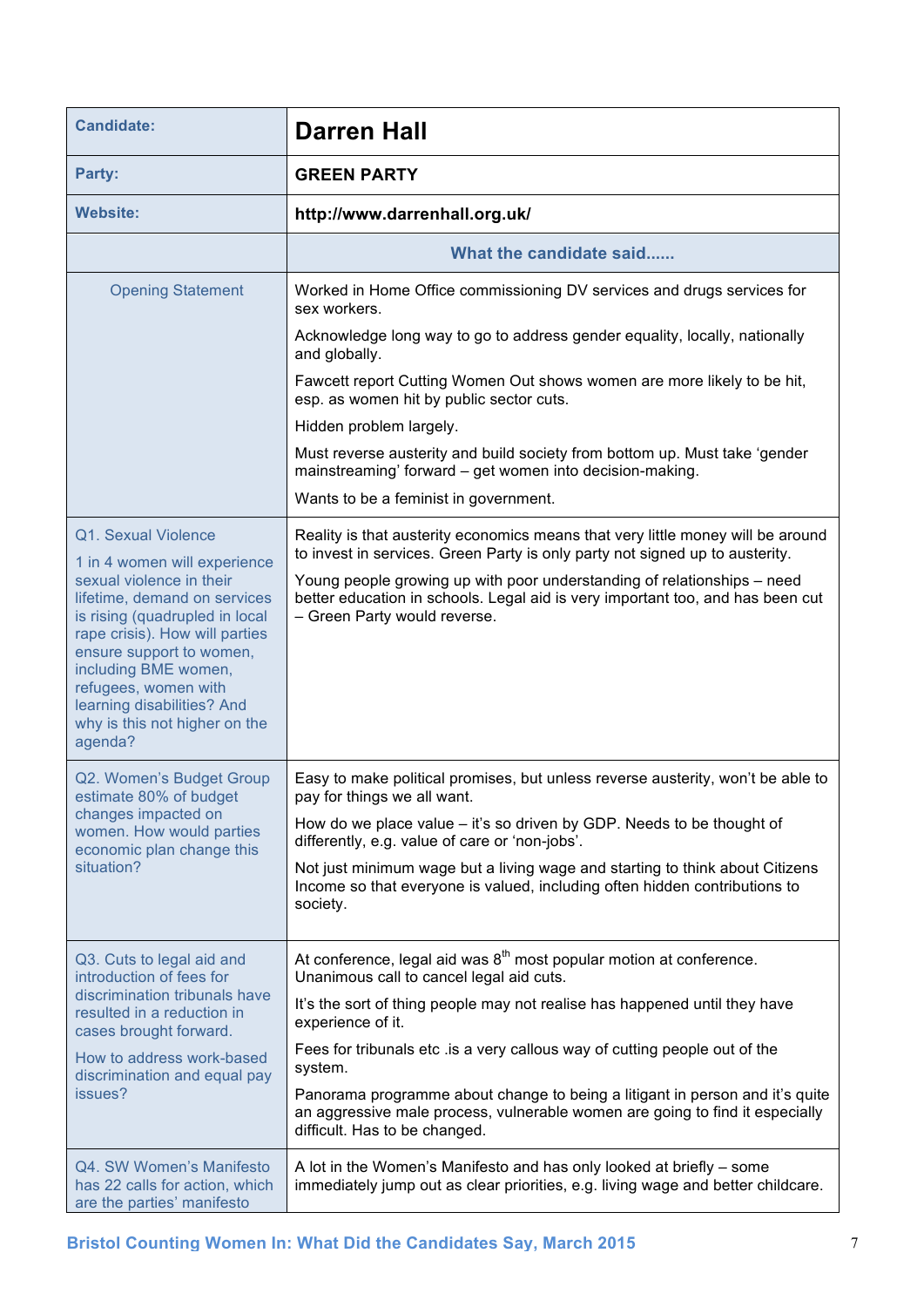| commitments?<br>(And invitation to sign the<br>petition to the Minister for<br>Women)                                                                                                             | Green Party policy comes from grassroots and that is a powerful process and<br>members have influence.<br>May not have signed yet but will look up petition.                                                                                                                                                                                                                                                                                                                                                                                             |
|---------------------------------------------------------------------------------------------------------------------------------------------------------------------------------------------------|----------------------------------------------------------------------------------------------------------------------------------------------------------------------------------------------------------------------------------------------------------------------------------------------------------------------------------------------------------------------------------------------------------------------------------------------------------------------------------------------------------------------------------------------------------|
| Q5. Fracking risks leading to<br>contamination of water<br>especially affecting women,<br>for example, causing birth<br>defects and miscarriage -<br>what is your party's view of<br>these risks? | Green Party totally against.<br>Lots of evidence, it is very clear.<br>Lots of regulation of oil industry but not always happy outcome but hadn't<br>stopped disasters where not applied.<br>Climate change and global warming means that fossil fuels should stay in the<br>ground.<br>Green Party MEP report due showing that South West can produce all its<br>needs through renewable sources.<br>New energy efficient houses in Portishead built resulting in bills to families of<br>£20mth. Reducing energy needs is vital part of the challenge. |
| Q6. 50% of children in<br>Lawrence Hill live in poverty,<br>mostly in single parent<br>households. What policies<br>will your parties tackle this<br>by?                                          | Bristol West has extreme health and wealth inequality.<br>Affordable childcare and living wage is important but also more fundamental<br>issues. The Spirit Level book shows that in a more equal society, even the<br>rich do better.                                                                                                                                                                                                                                                                                                                   |
| Q7. Women seeking asylum<br>who have experienced<br>sexual violence, for instance,<br>find it difficult to access<br>services because don't have<br>permit to stay in UK.                         | Bristol is a city of sanctuary. Doing better than most, but Refugee Rights for<br>instance only three days a week opening. Part of it is a food bank, giving<br>people dignity.<br>Language of fear - e.g. putting people into detention centres.                                                                                                                                                                                                                                                                                                        |
| <b>Closing statement</b>                                                                                                                                                                          | Reality is that very little will change in next parliament under the three main<br>parties.<br>There's a myth that there's no money but the national debt is a smaller<br>proportion of GDP than was the case when the NHS was founded. The<br>ideology needs to be tackled.<br>See www.voteforpolicies.org.<br>Proud of policies based on equality.                                                                                                                                                                                                     |

Some understanding of the issues from a policy perspective and references to some existing or proposed policies or actions, but without demonstrating commitment to key policy changes of specific relevance to women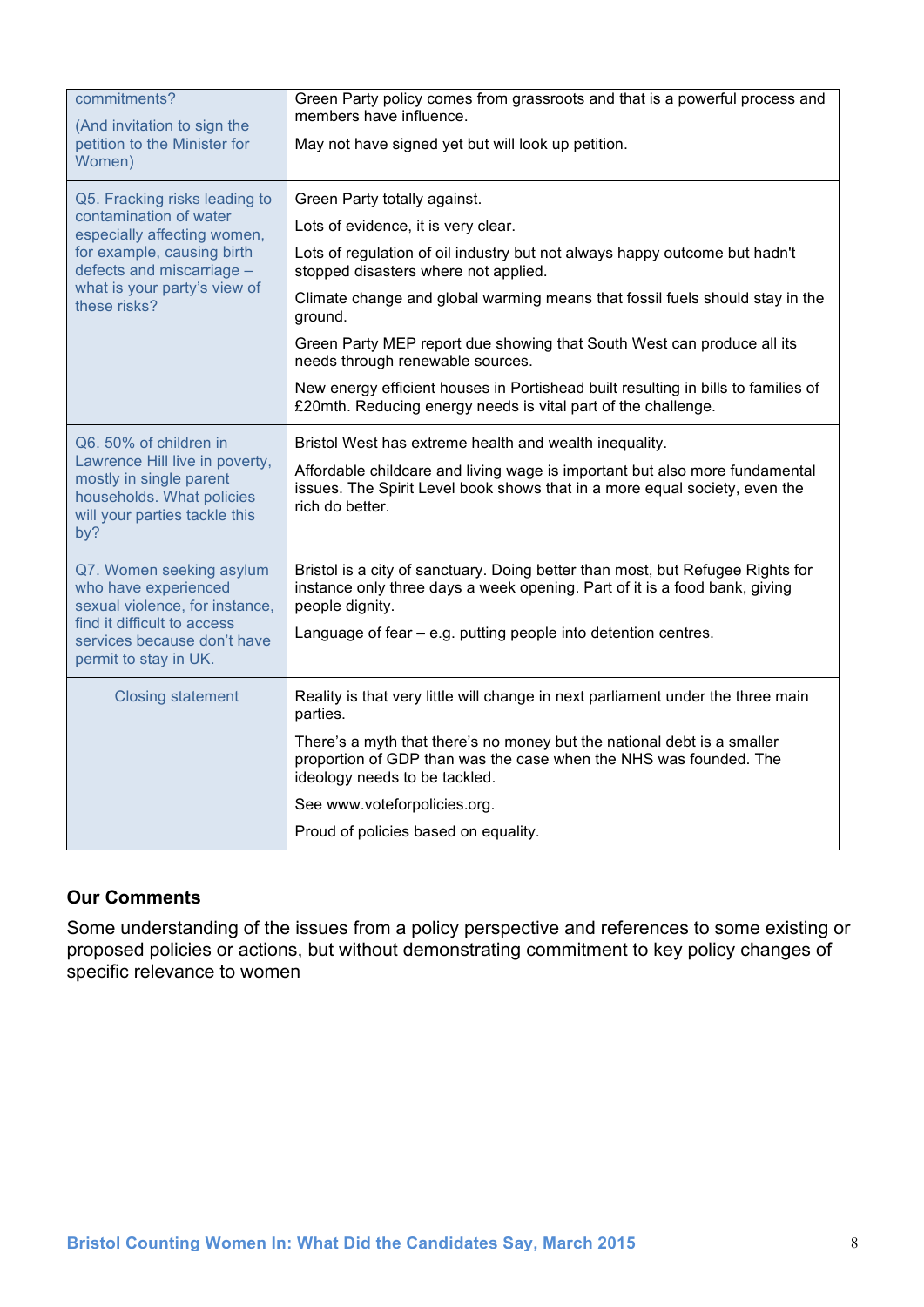| <b>Candidate:</b>                                                                                                                                                                                                                                                                                                                         | <b>Dawn Parry</b>                                                                                                                                                                                                                                                                                                                                                                                                                                  |
|-------------------------------------------------------------------------------------------------------------------------------------------------------------------------------------------------------------------------------------------------------------------------------------------------------------------------------------------|----------------------------------------------------------------------------------------------------------------------------------------------------------------------------------------------------------------------------------------------------------------------------------------------------------------------------------------------------------------------------------------------------------------------------------------------------|
| Party:                                                                                                                                                                                                                                                                                                                                    | Independent                                                                                                                                                                                                                                                                                                                                                                                                                                        |
| <b>Website:</b>                                                                                                                                                                                                                                                                                                                           | No webpage. LinkedIn profile:<br>https://www.linkedin.com/pub/dawn-parry/25/8a2/340<br>http://mymp2015.org.uk/                                                                                                                                                                                                                                                                                                                                     |
|                                                                                                                                                                                                                                                                                                                                           | What the candidate said                                                                                                                                                                                                                                                                                                                                                                                                                            |
| <b>Opening Statement</b>                                                                                                                                                                                                                                                                                                                  | Was young single parent and little has changed. Childcare problems.<br>Important to modernise democracy.<br>Wants to change status of MPs so that there can be job-share MP<br>opportunities. More women and more independents necessary to represent<br>people.<br>Would be a strong voice for women.                                                                                                                                             |
| Q1. Sexual Violence<br>1 in 4 women will experience<br>sexual violence in their<br>lifetime, demand on services<br>is rising (quadrupled in local<br>rape crisis). How will parties<br>ensure support to women,<br>including BME women,<br>refugees, women with<br>learning disabilities? And<br>why is this not higher on the<br>agenda? | Has two sons and is aware of how media works against parents' values<br>because of constant online exploitation of women, across all platforms.<br>Wants better relationship education - they are a two-way thing.<br>Must stop women being objectified everywhere, starting from very young.<br>Women's refuges have been hit in the cuts.<br>(Appears to be using reference material from the Bristol Fawcett Cutting<br>Women Out report here). |
| Q2. Women's Budget Group<br>estimate 80% of budget<br>changes impacted on<br>women. How would parties<br>economic plan change this<br>situation?                                                                                                                                                                                          | Childcare so expensive (sees this as a grandmother as well as mother).<br>Money should go to families to choose if they want to stay at home.<br>Supports free English language tuition, part of a holistic problem.                                                                                                                                                                                                                               |
| Q3. Cuts to legal aid and<br>introduction of fees for<br>discrimination tribunals have<br>resulted in a reduction in<br>cases brought forward.<br>How to address work-based<br>discrimination and equal pay<br>issues?                                                                                                                    | Whistle-blowing is important to highlight discrimination of any sort.<br>Would reverse legal aid cuts.<br>Even though illegal, violence and abuse has to be challenged through civil<br>system. Makes a mockery of justice.<br>Feels there *is* money - £120 billion is owed by companies in tax.                                                                                                                                                  |
| Q4. SW Women's Manifesto<br>has 22 calls for action, which<br>are the parties' manifesto<br>commitments?<br>(And invitation to sign the<br>petition to the Minister for<br>Women)                                                                                                                                                         | Has signed petition and urges everyone to sign it. Whoever is elected, this<br>agenda must be endorsed in full.<br>Also signed www.mymp2015.org.uk which is about getting more of a say for<br>people.<br>Only 22% MPs are women and similar proportion in senior management<br>posts.                                                                                                                                                             |
| Q5. Fracking risks leading to<br>contamination of water                                                                                                                                                                                                                                                                                   | Virtually all MPs voted for fracking.                                                                                                                                                                                                                                                                                                                                                                                                              |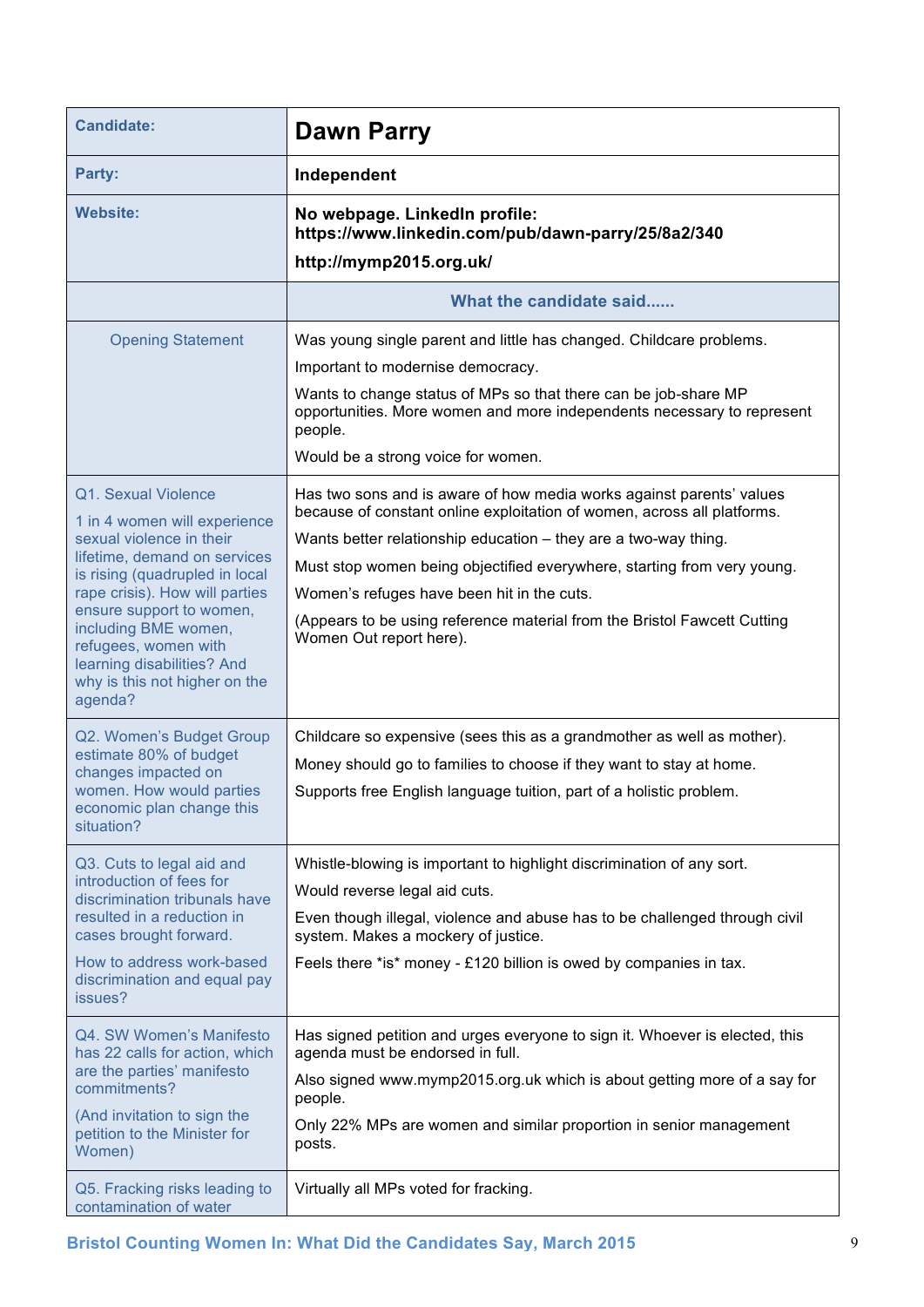| especially affecting women,<br>for example, causing birth<br>defects and miscarriage -<br>what is your party's view of<br>these risks?                                    | Totally against fracking. Shouldn't be legal to frack under people's homes.<br>Not at all sustainable. We need to be more creative for cleaner and greener<br>ways of generating power.<br>Fracking should be banned. Should be about people not profits.                                                           |
|---------------------------------------------------------------------------------------------------------------------------------------------------------------------------|---------------------------------------------------------------------------------------------------------------------------------------------------------------------------------------------------------------------------------------------------------------------------------------------------------------------|
| Q6.50% of children in<br>Lawrence Hill live in poverty,<br>mostly in single parent<br>households. What policies<br>will your parties tackle this<br>by?                   | Government talks about more employed women but mainly doing rotten part<br>time jobs. The great workforce of women is not being utilised properly.<br>Strongly in favour of living wage. And need women into Parliament to say<br>what we need.                                                                     |
| Q7. Women seeking asylum<br>who have experienced<br>sexual violence, for instance,<br>find it difficult to access<br>services because don't have<br>permit to stay in UK. | Recent play on Radio 4 was devastating. Women held as prisoners. Would<br>vote to get rid of detention centres.<br>Also worried about government if re-elected to get rid of Human Rights Acts<br>which would be monstrous.                                                                                         |
| Closing statement                                                                                                                                                         | Wants more democracy and more women in government. Doesn't believe in<br>austerity. Elected MPs seem to work against not for us. Ashamed that UK is<br>one of greatest tax havens while one million use food banks. Bristol has some<br>of the poorest and richest 10% in the country – such extremes unacceptable. |

Some understanding of the issues from a policy perspective and references to some existing or proposed policies or actions, some commitment to key policy changes of specific relevance to women

| <b>Candidate:</b>                                                                                                                                                                                                                                            | <b>Claire Hiscott</b>                                                                                                                                                                                                                                                                                                                     |
|--------------------------------------------------------------------------------------------------------------------------------------------------------------------------------------------------------------------------------------------------------------|-------------------------------------------------------------------------------------------------------------------------------------------------------------------------------------------------------------------------------------------------------------------------------------------------------------------------------------------|
| Party:                                                                                                                                                                                                                                                       | <b>Conservative</b>                                                                                                                                                                                                                                                                                                                       |
| <b>Website:</b>                                                                                                                                                                                                                                              | http://www.clairehiscott.org.uk/                                                                                                                                                                                                                                                                                                          |
|                                                                                                                                                                                                                                                              | What the candidate said                                                                                                                                                                                                                                                                                                                   |
| <b>Opening Statement</b>                                                                                                                                                                                                                                     | Family motto of 'don't moan about it, do something about it'. She was first<br>to go to university. Inspired by first female Prime Minister.<br>Wants to be selected on merit. First home secretary and first openly<br>lesbian party leader in Scotland. Proud of track record including tackling<br>FGM and forced marriage.            |
| Q1. Sexual Violence<br>1 in 4 women will experience<br>sexual violence in their lifetime,<br>demand on services is rising<br>(quadrupled in local rape crisis).<br>How will parties ensure support<br>to women, including BME<br>women, refugees, women with | Good news is that more women are coming forward, and that's a credit to<br>society. Taboos being removed.<br>Referenced funding for community champions for FGM and forced<br>marriage. In Bristol, translated health care information to make it available<br>to many communities.<br>Better awareness and adverts on abuse and consent. |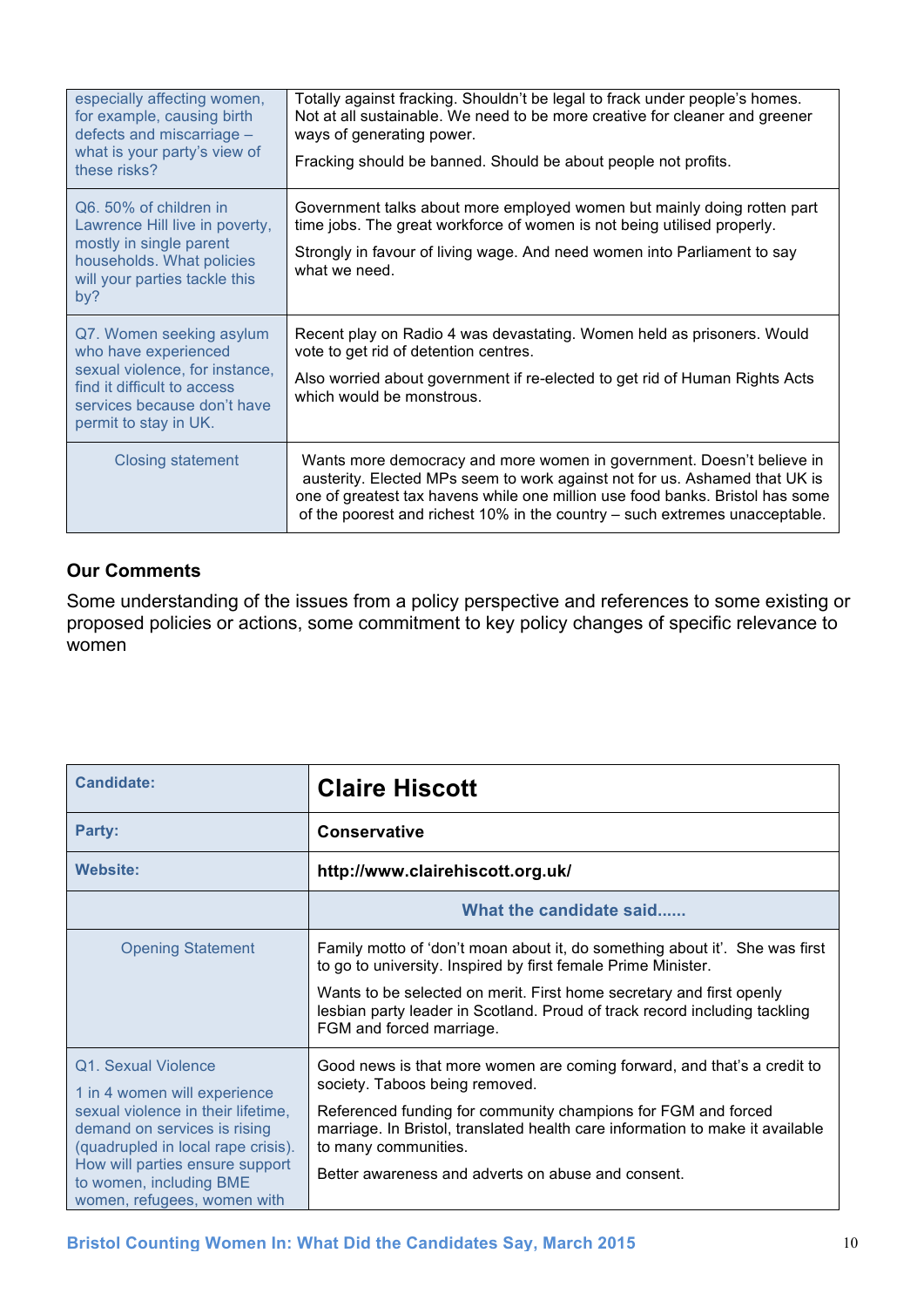| learning disabilities? And why is<br>this not higher on the agenda?                                                                                                                            |                                                                                                                                                                                                                                                        |
|------------------------------------------------------------------------------------------------------------------------------------------------------------------------------------------------|--------------------------------------------------------------------------------------------------------------------------------------------------------------------------------------------------------------------------------------------------------|
| Q2. Women's Budget Group<br>estimate 80% of budget<br>changes impacted on women.                                                                                                               | Cuts are unpleasant but important to pay off the 'credit card debt' and not<br>leave it for future generations to pay.<br>Government has taken people out of taxation (25 million people).                                                             |
| How would parties economic<br>plan change this situation?                                                                                                                                      | No magic wand but are investing in women.                                                                                                                                                                                                              |
| Q3. Cuts to legal aid and<br>introduction of fees for<br>discrimination tribunals have<br>resulted in a reduction in cases<br>brought forward.                                                 | Has had personal qualms about legal aid changes and would fight to pull<br>some of that back; don't have to always agree with own party, needs a<br>debate.<br>Splitting maternity leave with paternity leave is progress.                             |
| How to address work-based<br>discrimination and equal pay<br>issues?                                                                                                                           |                                                                                                                                                                                                                                                        |
| Q4. SW Women's Manifesto has<br>22 calls for action, which are the<br>parties' manifesto<br>commitments?                                                                                       | Worked in NHS for 25 years and would promote 10, 11 and 12 as<br>women's health issues should be more recognised, including more dignity<br>and respect, e.g. after childbirth. Personal interest and commitment.<br>Joined Cross Out Cancer campaign. |
| (And invitation to sign the<br>petition to the Minister for<br>Women)                                                                                                                          | Only issue is with women-only shortlists. Not sure supports this measure.                                                                                                                                                                              |
| Q5. Fracking risks leading to<br>contamination of water<br>especially affecting women, for<br>example, causing birth defects<br>and miscarriage - what is your<br>party's view of these risks? | Not an expert and not preferred choice, but government has extended<br>protection to water sources. Stringent rules on where to frack is very<br>important. Doesn't think it will take off as cost is prohibitive.                                     |
| Q6. 50% of children in Lawrence<br>Hill live in poverty, mostly in<br>single parent households. What                                                                                           | Often works in Lawrence Hill and the inequalities have been around for<br>decades. As councillor keeps urging Council to stop talking about<br>inequality and start doing something.                                                                   |
| policies will your parties tackle<br>this by?                                                                                                                                                  | Proud of free childcare for two year olds for families with low incomes.                                                                                                                                                                               |
|                                                                                                                                                                                                | Have to build more houses.                                                                                                                                                                                                                             |
|                                                                                                                                                                                                | Feels energy costs have been tackled.                                                                                                                                                                                                                  |
| Q7. Women seeking asylum<br>who have experienced sexual                                                                                                                                        | Proud of launch of access information which has been translated.                                                                                                                                                                                       |
| violence, for instance, find it<br>difficult to access services<br>because don't have permit to<br>stay in UK.                                                                                 | Reiterates that legal aid budget fro asylum seekers is protected.<br>Wants to get rid of detention centres.                                                                                                                                            |
| <b>Closing statement</b>                                                                                                                                                                       | If you want something said, ask a man. If you want something done, ask a<br>woman. She's a doer. Compassion (in NHS work and local charities) and<br>common sense.                                                                                     |

Some understanding of the issues from a policy perspective and references to some existing or proposed policies or actions, some commitment to key policy changes of specific relevance to women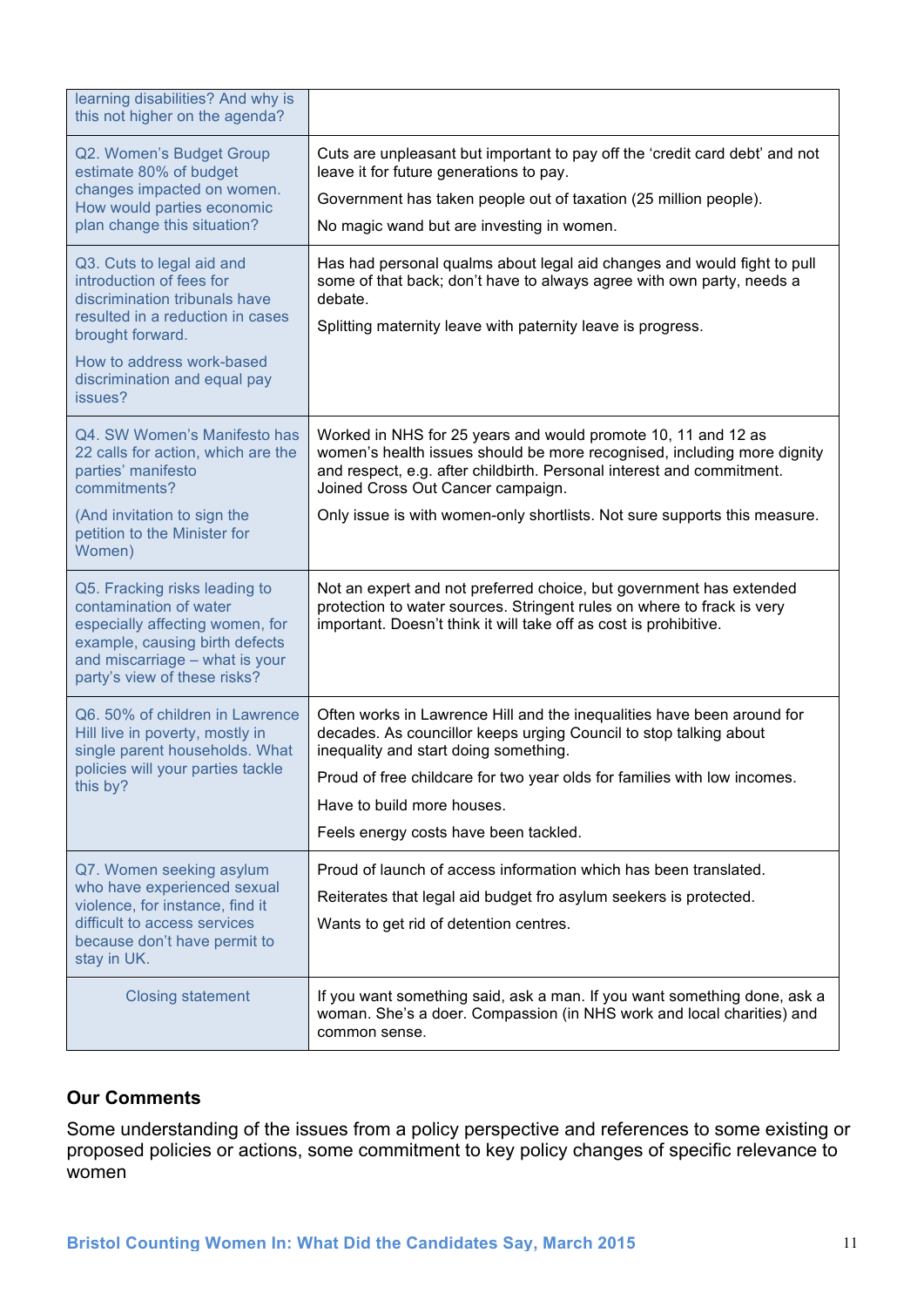#### **Part three – those who sent a representative**

Representatives should only give a party overview and cannot represent the personal views of absent candidates.

| <b>Candidate:</b>                                                                                                                                                                                      | <b>Samuel Williams (for Stewart Weston)</b>                                                                                                                                                                                                                                              |
|--------------------------------------------------------------------------------------------------------------------------------------------------------------------------------------------------------|------------------------------------------------------------------------------------------------------------------------------------------------------------------------------------------------------------------------------------------------------------------------------------------|
| Party:                                                                                                                                                                                                 | <b>Left Unity</b>                                                                                                                                                                                                                                                                        |
| <b>Website:</b>                                                                                                                                                                                        | none                                                                                                                                                                                                                                                                                     |
|                                                                                                                                                                                                        | What the candidate said                                                                                                                                                                                                                                                                  |
| <b>Opening Statement</b>                                                                                                                                                                               | Part time primary school children and assists partner as child minder.<br>Enjoys being dad.                                                                                                                                                                                              |
|                                                                                                                                                                                                        | Socialist, feminist, environmentalist, anti-racist party.                                                                                                                                                                                                                                |
|                                                                                                                                                                                                        | Feminist is core because exposes power imbalances. 50% of elected<br>posts have to be women.                                                                                                                                                                                             |
|                                                                                                                                                                                                        | SW Women's Manifesto is good.                                                                                                                                                                                                                                                            |
|                                                                                                                                                                                                        | To achieve equality, must change class-based system. Wants full<br>democratisation.                                                                                                                                                                                                      |
| Q1. Sexual Violence<br>1 in 4 women will experience<br>sexual violence in their lifetime,<br>demand on services is rising                                                                              | Left Unity manifesto was democratically produced and is anti-austerity,<br>needs to be reversed.<br>Asylum seekers are often women who have suffered sexual violence and<br>really important to support specialist services.                                                             |
| (quadrupled in local rape crisis).<br>How will parties ensure support to<br>women, including BME women,<br>refugees, women with learning<br>disabilities? And why is this not<br>higher on the agenda? |                                                                                                                                                                                                                                                                                          |
| Q2. Women's Budget Group<br>estimate 80% of budget changes                                                                                                                                             | Austerity is an ideological response to crisis in capitalism. Can and<br>should be reversed.                                                                                                                                                                                             |
| impacted on women. How would<br>parties economic plan change this<br>situation?                                                                                                                        | Women are still responsible for childcare and housework and 'social<br>reproduction' which a healthy society needs, and should be valued.                                                                                                                                                |
|                                                                                                                                                                                                        | Supports free crèches but also valuing motherhood. Things are valued<br>where there is profit, not just use.                                                                                                                                                                             |
| Q3. Cuts to legal aid and                                                                                                                                                                              | Drew on Left Unity manifesto                                                                                                                                                                                                                                                             |
| introduction of fees for<br>discrimination tribunals have                                                                                                                                              | Reinstate legal aid funding and end privatisation of justice system                                                                                                                                                                                                                      |
| resulted in a reduction in cases<br>brought forward.                                                                                                                                                   | Directly elected police authorities instead of PCC                                                                                                                                                                                                                                       |
| How to address work-based                                                                                                                                                                              | Recent changes have denied most vulnerable people access to justice.                                                                                                                                                                                                                     |
| discrimination and equal pay<br>issues?                                                                                                                                                                | Needs a fundamental approach that looks at causes of crime, such as<br>poverty and alienation, and rehabilitation, not just punishment.                                                                                                                                                  |
| Q4. SW Women's Manifesto has<br>22 calls for action, which are the<br>parties' manifesto commitments?<br>(And invitation to sign the petition                                                          | Left Unity Manifesto includes access to jobs and equal pay. Access to<br>healthcare for women specifically not in the manifesto but certainly<br>spoken about; likewise access to power and influence for women but<br>noted 50% elected posts are women. Also caucuses for marginalised |